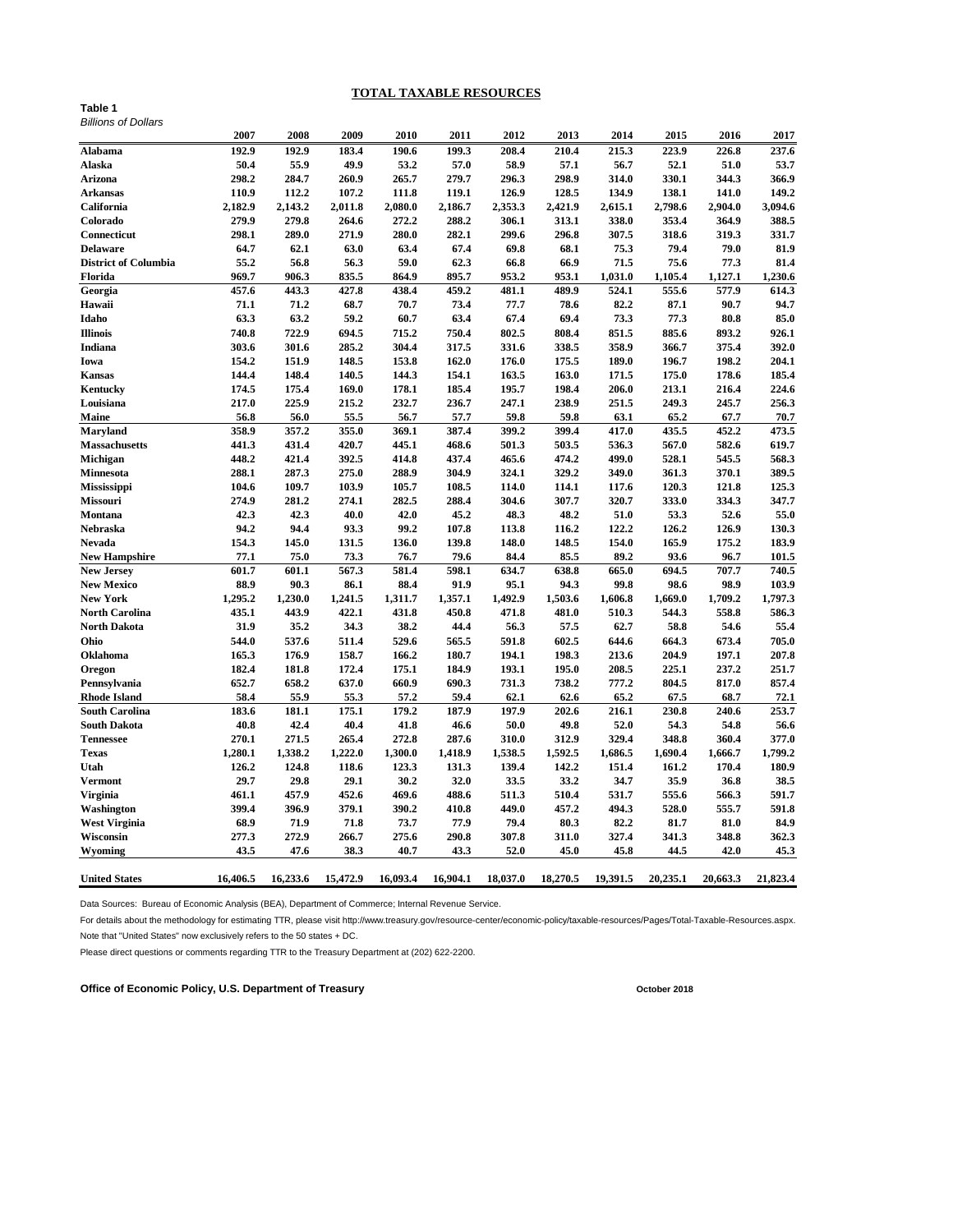# **TOTAL TAXABLE RESOURCES**

### **Table 2** *Dollars Per Capita*

|                             | 2007   | 2008   | 2009   | 2010   | 2011    | 2012    | 2013    | 2014    | 2015    | 2016    | 2017    |
|-----------------------------|--------|--------|--------|--------|---------|---------|---------|---------|---------|---------|---------|
| <b>Alabama</b>              | 41,287 | 40,894 | 38,549 | 39,825 | 41,536  | 43,273  | 43,567  | 44,466  | 46,134  | 46,612  | 48,745  |
| <b>Alaska</b>               | 74,016 | 81,281 | 71,388 | 74,578 | 78,993  | 80,691  | 77,478  | 76,974  | 70,699  | 68,717  | 72,586  |
| <b>Arizona</b>              | 48,348 | 45,338 | 41,124 | 41,466 | 43,212  | 45,197  | 45,047  | 46,623  | 48,302  | 49,567  | 52,050  |
| <b>Arkansas</b>             | 38,927 | 39,028 | 36,989 | 38,259 | 40,508  | 42,987  | 43,408  | 45,454  | 46,358  | 47,149  | 49,694  |
| California                  | 60,217 | 58,551 | 54,429 | 55,734 | 58,093  | 61,992  | 63,267  | 67,706  | 71,845  | 74,063  | 78,545  |
| Colorado                    | 58,266 | 57,220 | 53,211 | 53,928 | 56,264  | 58,944  | 59,410  | 63,161  | 64,823  | 65,848  | 69,173  |
| <b>Connecticut</b>          | 84,504 | 81,511 | 76,338 | 78,231 | 78,614  | 83,357  | 82,556  | 85,535  | 88,817  | 89,234  | 92,825  |
| <b>Delaware</b>             | 74,236 | 70,206 | 70,658 | 70,528 | 74,262  | 76,258  | 73,698  | 80,771  | 84,390  | 83,270  | 85,615  |
| <b>District of Columbia</b> | 96,097 | 97,939 | 95,021 | 97,555 | 100,549 | 105,284 | 102,779 | 107,934 | 111,900 | 112,561 | 116,978 |
| Florida                     | 52,792 | 48,919 | 44,795 | 45,893 | 46,910  | 49,322  | 48,720  | 51,912  | 54,660  | 54,634  | 58,662  |
| Georgia                     | 48,942 | 46,639 | 44,466 | 45,142 | 46,850  | 48,584  | 49,118  | 52,047  | 54,574  | 56,082  | 58,994  |
| Hawaii                      | 54,038 | 53,465 | 51,029 | 51,838 | 53,229  | 55,692  | 55,836  | 58,074  | 61,218  | 63,534  | 66,500  |
| Idaho                       | 42,034 | 41,196 | 38,099 | 38,633 | 40,058  | 42,251  | 43,059  | 44,948  | 46,827  | 48,014  | 49,471  |
| <b>Illinois</b>             | 58,351 | 56,709 | 54,269 | 55,697 | 58,318  | 62,286  | 62,675  | 66,066  | 68,842  | 69,632  | 72,427  |
| <b>Indiana</b>              | 47,596 | 46,941 | 44,158 | 46,902 | 48,730  | 50,723  | 51,536  | 54,431  | 55,494  | 56,599  | 58,858  |
| Iowa                        | 51,404 | 50,344 | 48,949 | 50,414 | 52,836  | 57,223  | 56,745  | 60,791  | 63,010  | 63,302  | 64,932  |
| <b>Kansas</b>               | 51,873 | 52,852 | 49,603 | 50,484 | 53,724  | 56,671  | 56,325  | 59,123  | 60,157  | 61,340  | 63,710  |
| <b>Kentucky</b>             | 40,984 | 40,882 | 39,146 | 40,953 | 42,422  | 44,625  | 45,043  | 46,665  | 48,139  | 48,752  | 50,433  |
| Louisiana                   | 49,590 | 50,922 | 47,905 | 51,214 | 51,744  | 53,716  | 51,649  | 54,151  | 53,437  | 52,519  | 54,875  |
| <b>Maine</b>                | 42,782 | 42,061 | 41,731 | 42,702 | 43,464  | 45,037  | 45,056  | 47,432  | 49,076  | 50,856  | 52,940  |
| <b>Maryland</b>             | 63,492 | 62,838 | 61,956 | 63,759 | 66,355  | 67,816  | 67,418  | 69,994  | 72,741  | 75,304  | 78,584  |
| <b>Massachusetts</b>        | 68,612 | 66,687 | 64,548 | 67,785 | 70,862  | 75,236  | 74,987  | 79,295  | 83,425  | 85,348  | 90,299  |
| Michigan                    | 44,813 | 42,365 | 39,638 | 41,993 | 44,263  | 47,041  | 47,835  | 50,248  | 53,164  | 54,810  | 56,969  |
| <b>Minnesota</b>            | 55,331 | 54,762 | 52,064 | 54,390 | 57,038  | 60,280  | 60,804  | 64,021  | 65,900  | 67,001  | 69,951  |
| Mississippi                 | 35,708 | 37,208 | 35,113 | 35,585 | 36,415  | 38,198  | 38,180  | 39,318  | 40,245  | 40,769  | 41,899  |
| Missouri                    | 46,684 | 47,465 | 45,973 | 47,107 | 47,997  | 50,570  | 50,944  | 52,959  | 54,850  | 54,922  | 56,916  |
| <b>Montana</b>              | 43,890 | 43,312 | 40,607 | 42,352 | 45,338  | 48,169  | 47,589  | 49,907  | 51,731  | 50,499  | 52,248  |
| <b>Nebraska</b>             | 52,810 | 52,571 | 51,475 | 54,239 | 58,552  | 61,380  | 62,299  | 65,035  | 66,716  | 66,562  | 67,936  |
| <b>Nevada</b>               | 59,325 | 54,649 | 48,988 | 50,311 | 51,530  | 53,935  | 53,491  | 54,623  | 57,840  | 60,006  | 61,874  |
| <b>New Hampshire</b>        | 58,722 | 57,017 | 55,710 | 58,230 | 60,287  | 63,725  | 64,447  | 66,910  | 70,066  | 72,009  | 75,194  |
| <b>New Jersey</b>           | 69,342 | 69,007 | 64,791 | 66,066 | 67,754  | 71,752  | 72,117  | 74,998  | 78,289  | 79,749  | 83,305  |
| <b>New Mexico</b>           | 44,691 | 44,901 | 42,293 | 42,837 | 44,192  | 45,545  | 45,060  | 47,753  | 47,150  | 47,260  | 49,633  |
| <b>New York</b>             | 67,698 | 64,019 | 64,304 | 67,612 | 69,600  | 76,266  | 76,606  | 81,744  | 84,889  | 87,019  | 91,745  |
| <b>North Carolina</b>       | 47,723 | 47,686 | 44,665 | 45,100 | 46,680  | 48,398  | 48,863  | 51,365  | 54,246  | 55,014  | 57,086  |
| <b>North Dakota</b>         | 48,888 | 53,604 | 51,598 | 56,665 | 64,848  | 80,340  | 79,606  | 84,981  | 78,002  | 72,400  | 73,353  |
| Ohio                        | 47,305 | 46,682 | 44,359 | 45,898 | 48,990  | 51,243  | 52,044  | 55,551  | 57,181  | 57,879  | 60,441  |
| <b>Oklahoma</b>             | 45,476 | 48,203 | 42,702 | 44,199 | 47,717  | 50,827  | 51,466  | 55,073  | 52,415  | 50,184  | 52,844  |
| Oregon                      | 49,001 | 48,239 | 45,268 | 45,630 | 47,750  | 49,513  | 49,696  | 52,597  | 56,034  | 57,984  | 60,691  |
| Pennsylvania                | 51,950 | 52,190 | 50,286 | 51,997 | 54,162  | 57,281  | 57,780  | 60,772  | 62,924  | 63,913  | 67,032  |
| <b>Rhode Island</b>         | 55,279 | 53,023 | 52,480 | 54,231 | 56,343  | 58,845  | 59,366  | 61,735  | 63,928  | 65,033  | 68,202  |
| <b>South Carolina</b>       | 41,315 | 39,995 | 38,145 | 38,660 | 40,225  | 41,947  | 42,533  | 44,791  | 47,183  | 48,534  | 50,535  |
| <b>South Dakota</b>         | 51,593 | 53,089 | 50,039 | 51,270 | 56,616  | 60,033  | 59,129  | 61,292  | 63,620  | 63,557  | 64,762  |
| <b>Tennessee</b>            | 43,729 | 43,455 | 42,093 | 42,933 | 44,961  | 48,046  | 48,188  | 50,366  | 52,921  | 54,235  | 56,198  |
| <b>Texas</b>                | 53,715 | 55,048 | 49,272 | 51,500 | 55,326  | 58,968  | 60,117  | 62,515  | 61,497  | 59,660  | 63,523  |
| Utah                        | 48,581 | 46,851 | 43,546 | 44,417 | 46,647  | 48,855  | 49,058  | 51,526  | 54,038  | 56,001  | 58,304  |
| <b>Vermont</b>              | 47,682 | 47,797 | 46,564 | 48,205 | 51,018  | 53,471  | 53,075  | 55,506  | 57,483  | 59,039  | 61,711  |
| <b>Virginia</b>             | 59,494 | 58,454 | 57,104 | 58,531 | 60,320  | 62,467  | 61,846  | 63,961  | 66,434  | 67,324  | 69,902  |
| <b>Washington</b>           | 61,808 | 60,488 | 56,852 | 57,868 | 60,226  | 65,145  | 65,655  | 70,086  | 73,702  | 76,185  | 79,704  |
| <b>West Virginia</b>        | 37,563 | 39,053 | 38,832 | 39,759 | 41,986  | 42,779  | 43,293  | 44,424  | 44,350  | 44,233  | 46,697  |
| Wisconsin                   | 49,420 | 48,378 | 47,036 | 48,425 | 50,973  | 53,805  | 54,204  | 56,923  | 59,232  | 60,424  | 62,553  |
| <b>Wyoming</b>              | 81,356 | 87,238 | 68,498 | 72,043 | 76,387  | 90,180  | 77,240  | 78,650  | 76,047  | 71,837  | 78,246  |
| <b>United States</b>        | 54,465 | 53,384 | 50,438 | 52,027 | 54,253  | 57,466  | 57,807  | 60,906  | 63,088  | 63,959  | 67,119  |

Data Sources: Bureau of Economic Analysis (BEA), Department of Commerce; Internal Revenue Service.

For details about the methodology for estimating TTR, please visit http://www.treasury.gov/resource-center/economic-policy/taxable-resources/Pages/Total-Taxable-Resources.aspx.

Note that "United States" now exclusively refers to the 50 states + DC.

Please direct questions or comments regarding TTR to the Treasury Department at (202) 622-2200.

Office of Economic Policy, U.S. Department of Treasury **Construction Construction Construction** October 2018